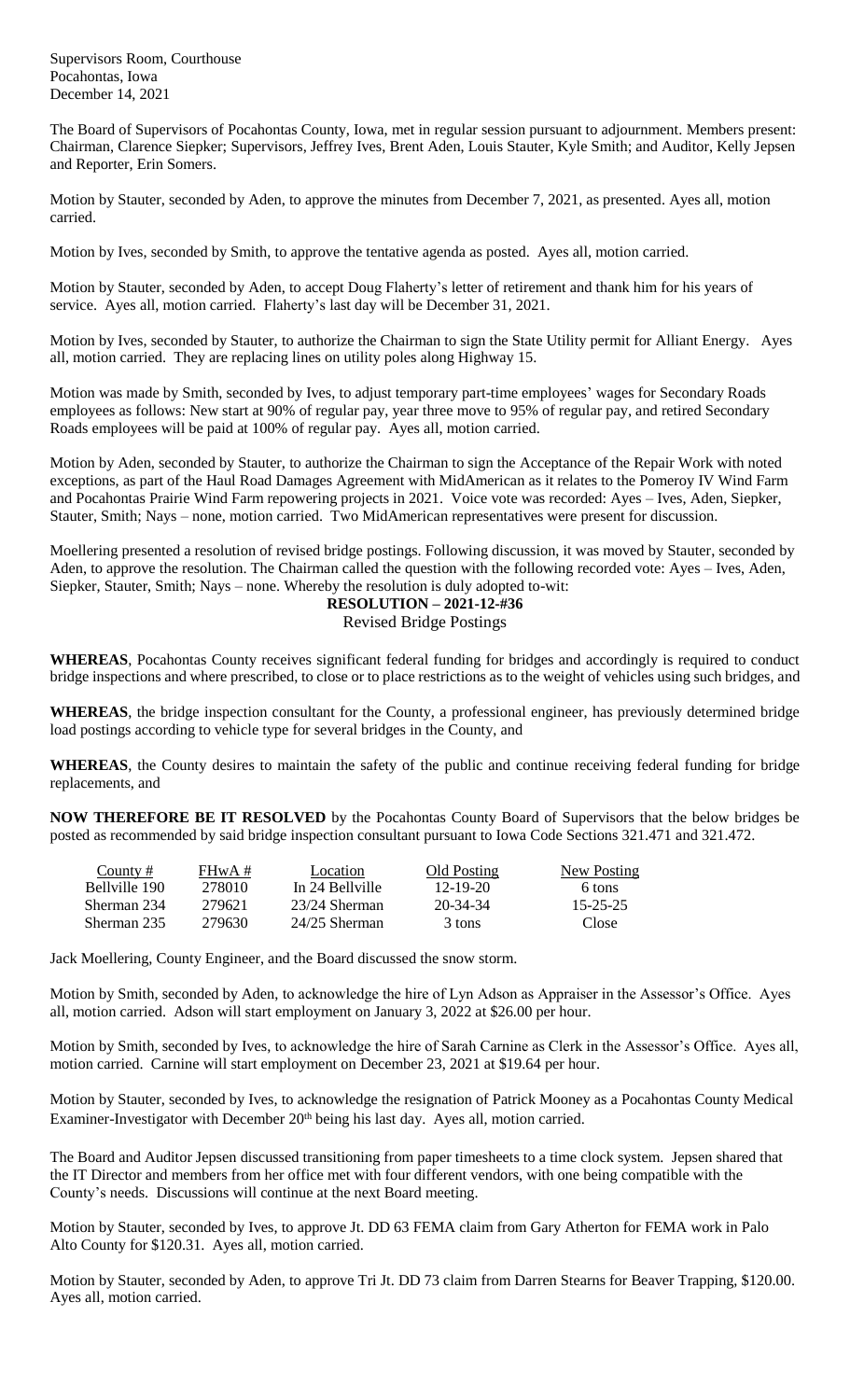Motion by Stauter, seconded by Smith, to approve Jt. DD 181 Little Cedar claim from Darren Stearns for Beaver Trapping, \$160.00. Ayes all, motion carried.

Motion by Aden, seconded by Ives, to acknowledge receipt of Manure Management Plans: (1) Laurens Finisher Farm – ID# 69850 located in the NE NW, Section 3, Dover Township with Spud Farms, LLC as owner & Keith Kratchmer as contact person; (2) FMP III Wernimont #1- ID# 65117 located in the SW SE, Section 18, Cedar Township with FMP III, LLP as owners as owner & Nutra Tech, LC as contact; (3) Nehman's – ID# 59264 located in the NE SE, Section 1, Williams Township, Calhoun County with Nutra Tech, LC as owners and contact; (4) S&B Pork LC Site #1 – ID# 58414 located in the NW SW, Sec. 6 Marshall Township with Mick Sundblad as owner & contact person; and (5) Hawkeye Six– ID# 60821 located in the SW SW, Sec. 1 Marshall Township with Hawkeye Six Inc as owner & Dave Wittry as contact person. Ayes all, motion carried.

| Motion by Stauter, seconded by Aden, to approve the claims as reviewed by the Board. Ayes all, motion carried. The |  |  |  |  |
|--------------------------------------------------------------------------------------------------------------------|--|--|--|--|
| following claims were audited and allowed:                                                                         |  |  |  |  |

| A & M Laundry                            | Supplies                            | 34.75             | 1                            |
|------------------------------------------|-------------------------------------|-------------------|------------------------------|
| Ability Network                          | Service                             | 2508.24           | $\mathbf{1}$                 |
| Alliant Energy                           | Utilities                           | 357.40            | $\mathbf{1}$                 |
| Amazon Capital Services                  | Supplies                            | 542.60            | 6                            |
| Amerigroup                               | Refund                              | 306.62            | $\mathbf{1}$                 |
| Arnold Motor<br>AΤ&Τ                     | Parts                               | 242.33<br>46.70   | $\mathbf{1}$<br>$\mathbf{1}$ |
| G Atherton                               | Line Chg<br>Phone/Mileage REMB      | 414.24            | $\mathbf{1}$                 |
| Availa Bank                              | Fee                                 | 115.00            | $\mathbf{1}$                 |
| Battery Junction                         | <b>Batteries</b>                    | 201.87            | $\mathbf{1}$                 |
| B H Energy                               | Natural Gas                         | 191.03            | 2                            |
| Blackstrap                               | Road Salt 26.275T077.55/t           | 2037.63           | $\mathbf{1}$                 |
| Blackstrap                               | Road Salt 27.5T@77.55/ton           | 2132.63           | $\mathbf{1}$                 |
| Blink Marketing, Inc                     | Ads                                 | 202.26            | $\mathbf{1}$                 |
| BV Co Journal                            | Minutes                             | 1085.21           | $\mathbf{1}$                 |
| Calhoun-Burns                            | Bridge Rate/Inspect                 | 1613.20           | $\mathbf{1}$                 |
| Campbell Supply                          | Parts                               | 124.10            | $\mathbf{1}$<br>2            |
| CID<br>CenturyLink                       | Supplies<br>Line Chg                | 421.50<br>378.03  | $\mathbf{1}$                 |
| Charm-Tex                                | Supplies                            | 113.55            | $\mathbf{1}$                 |
| City-Pocahontas                          | Utilities                           | 3974.15           | 6                            |
| CJ Cooper & Asso                         | Annual Fee                          | 385.00            | $\mathbf{1}$                 |
| Coffmans Lock                            | Drill bits - Hand Tools             | 59.15             | $\mathbf{1}$                 |
| Community Lumber Supply                  | Supplies                            | 293.94            | $\mathbf{1}$                 |
| Counsel                                  | Lease                               | 163.10            | 3                            |
| Croghan + Russell, CPA, PC               | Service                             | 3100.00           | $\mathbf{1}$                 |
| G DePew                                  | Redistricting                       | 77.55             | $\mathbf{1}$                 |
| D Devereaux<br>Dollar Gen                | Reimb Safety Boots<br>Supplies      | 150.00<br>24.50   | $\mathbf{1}$<br>$\mathbf{1}$ |
| Doolittle Oil                            | Supplies                            | 1039.95           | $\mathbf{1}$                 |
| Dossier Systems                          | Computer Ser                        | 477.00            | $\mathbf{1}$                 |
| Rayne Dull                               | Redistricting                       | 93.23             | $\mathbf{1}$                 |
| E Z Graph of Victoria Inc                | Supplies                            | 212.10            | $\mathbf{1}$                 |
| Judy K Essing                            | Postage                             | 8.80              | $\mathbf{1}$                 |
| Evertek                                  | Repair                              | 20.28             | $\mathbf{1}$                 |
| Farm & Home                              | Supplies                            | 903.84            | 3                            |
| Daniel L Feistner                        | Training Expense                    | 631.75            | $\mathbf{1}$                 |
| Fonda Fire Department                    | Cleaning Road/Painting<br>Utilities | 150.00            | $\mathbf{1}$<br>$\mathbf{1}$ |
| City-Fonda<br>Robert Fonder              | Redistricting                       | 200.70<br>25.00   | $\mathbf{1}$                 |
| Foundation Analytical Lab                | Tests                               | 399.30            | $\mathbf{1}$                 |
| Mitch Fridolfson                         | Well Plug                           | 1500.00           | $\mathbf{1}$                 |
| Gilmore City                             | Utilities                           | 155.71            | $\mathbf{1}$                 |
| Great American Financial Serv            | Lease                               | 238.28            | 1                            |
| Grow's Garbage Service                   | Garbage                             | 95.00             | 1                            |
| GRP & Associates Inc                     | Supplies                            |                   |                              |
|                                          |                                     | 82.00             | $\mathbf{1}$                 |
| Hallett Materials                        | Gravel                              | 97.28             | $\mathbf{1}$                 |
| Healthcare First c/o Wells Far           | Fee                                 | 104.74            | $\mathbf{1}$                 |
| Dereck A Hebert                          | License Renew                       | 20.00             | $\mathbf{1}$                 |
| Rita Helmers                             | Redistricting                       | 78.00             | $\mathbf{1}$                 |
| Barbra J Hinners                         | Postage                             | 11.90             | $\mathbf{1}$<br>$\mathbf{1}$ |
| K Hoffman<br>Holiday Inn                 | Mileage<br>Lodging                  | 19.04<br>448.00   | $\mathbf{1}$                 |
| Hannah G Hubbell                         | Mileage                             | 3.81              | $\mathbf{1}$                 |
| Humboldt Co Auditor                      | shared services                     | 1495.00           | $\mathbf{1}$                 |
| Humboldt Co Sheriff                      | Service                             | 30.00             | $\mathbf{1}$                 |
| Humboldt Newspapers                      | Ads                                 | 1068.00           | $\mathbf{1}$                 |
| IADPS                                    | Terminal Billing                    | 1278.00           | $\mathbf{1}$                 |
| IDDA                                     | Training                            | 120.00            | $\mathbf{1}$                 |
| Iowa Office of the Medical Exa           | Autopsy                             | 2028.00           | $\mathbf{1}$                 |
| IA Prison Ind                            | Decals                              | 458.15            | $\mathbf{1}$                 |
| ILEA<br>IMWCA                            | Training                            | 625.00<br>9363.00 | $\mathbf{2}$<br>$\mathbf{1}$ |
| Interstate All Battery Center            | Worker Comp<br>Misc Batteries       | 43.20             | $\mathbf{1}$                 |
| ISS & DA                                 | Dues                                | 450.00            | $\mathbf{2}$                 |
| ITsavvy LLC                              | Service                             | 330.00            | $\mathbf{1}$                 |
| Jack's Uniform                           | Uniform                             | 66.94             | $\mathbf{1}$                 |
| K Jepsen                                 | Expenses                            | 1048.47           | $\mathbf{2}$                 |
| R Jergens                                | Expenses                            | 553.23            | $\mathbf{1}$                 |
| R Jergens                                | Mileage                             | 250.00            | $\mathbf{1}$                 |
| Kathy Johnson                            | Well Plug                           | 500.00            | $\mathbf{1}$                 |
| Johnston Auto<br>KAYL                    | Supplies<br>Ads                     | 374.00<br>745.50  | $\mathbf{1}$<br>$\mathbf{2}$ |
| M Klocke                                 | Mileage                             | 21.28             | $\mathbf{1}$                 |
| David A Kraft                            | Mileage                             | 8.40              | $\mathbf{1}$                 |
| Brooke A Krips                           | Mileage                             | 235.42            | $\mathbf{1}$                 |
| Laurens Municipal                        | Laurens Utilities                   | 189.51            | $\mathbf{1}$                 |
| Joan Linnan                              | Building Rent                       | 2884.00           | $\mathbf{1}$                 |
| Loffler                                  | Lease                               | 90.05             | $\mathbf{1}$                 |
| Mail Servcs                              | Printing                            | 469.65            | $\mathbf{1}$                 |
| Manson Lumber Company<br>Martin Marietta | Supplies<br>Granular                | 136.08<br>9903.28 | $\mathbf{1}$<br>$\mathbf{1}$ |